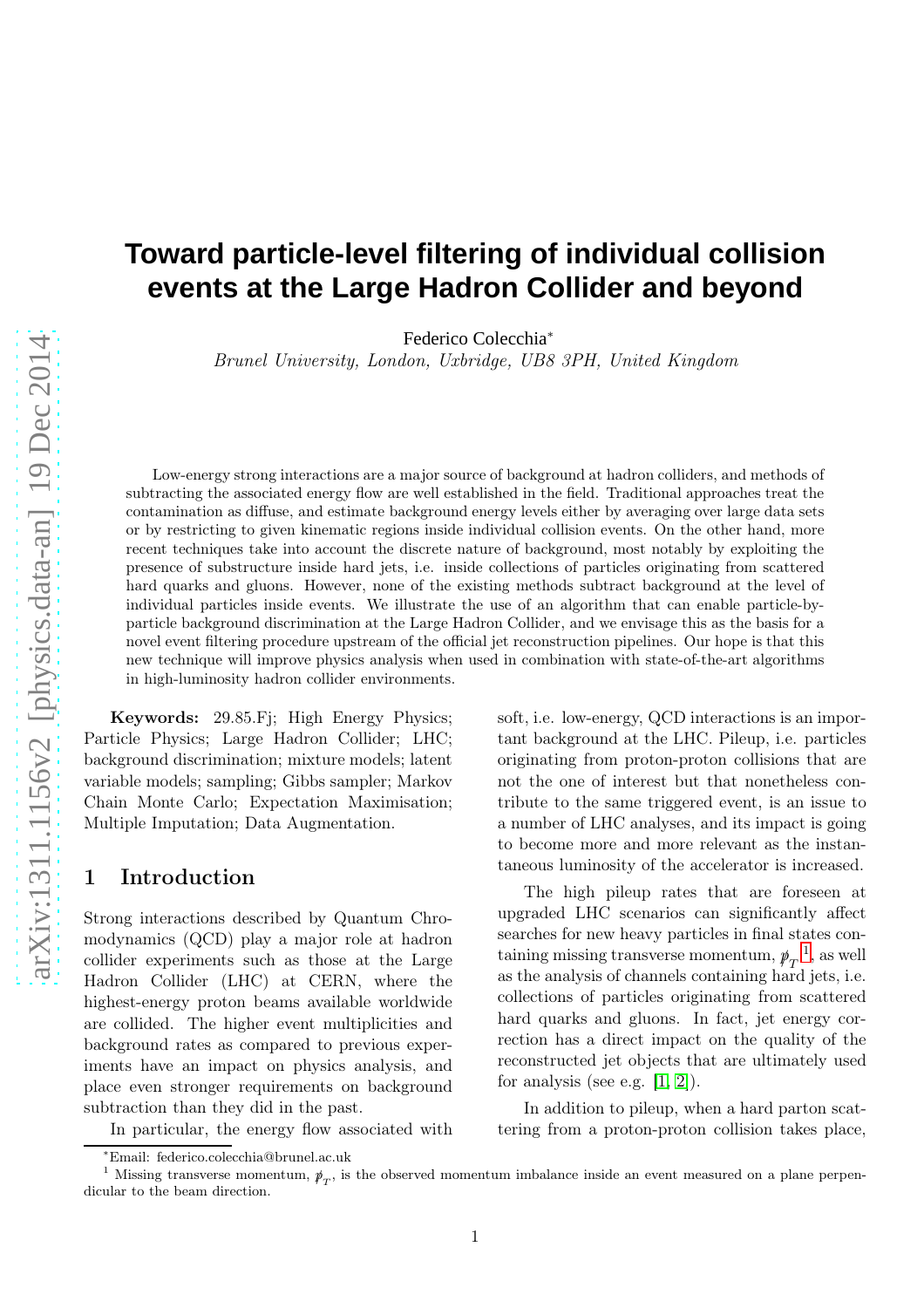additional particles are also produced by the Underlying Event, i.e. by interactions between the proton beam remnants and by multiple parton interactions. Moreover, particles can generate additional energy flow in the form of initial-state radiation prior to the hard scattering. All of these effects can have a notable impact on physics analysis and are carefully taken into account at the experiments during reconstruction and calibration.

# 2 The state of the art

Methods of subtracting soft QCD background associated with pileup and Underlying Event at hadron colliders are well established. Traditional techniques treat the contamination as diffuse, and estimate a background momentum contribution that is then subtracted from the total momentum of the hard jets of interest. Some of these methods rely on high-statistics samples, e.g. Minimum Bias, dijet, and Drell-Yan data (see e.g. [\[2\]](#page-4-1)). Given the way these methods work, the estimated background energy contribution is typically averaged over many events, and event-to-event background fluctuations are therefore neglected.

Following the introduction of the notion of jet area [\[3\]](#page-4-2), which provides a measure of the susceptibility of reconstructed jets to soft QCD energy flow, the focus has shifted toward event-by-event estimation of the background momentum density. With jet area-based methods, the quantity that is subtracted from the total momentum of the hard jets is proportional to an event-level estimate of the background momentum density as well as to the area of the jet of interest. This takes into account possible event-to-event variations of the soft QCD energy flow.

However, since the estimated momentum density is typically averaged over all pileup jets in the event, this approach still neglects background fluctuations inside individual events. Nonetheless, the amount of soft QCD contamination can be different in different jets due to the quantum nature of the underlying physics. Subtracting background in a kinematics-dependent way can partially address this issue, although jet area-based methods were ultimately not developed to describe such effects.

A more recent approach exploits the presence of

substructure inside jets. Jet grooming techniques are being used at the LHC to reject soft QCD contamination inside jets [\[4,](#page-4-3) [5,](#page-4-4) [6\]](#page-4-5). As opposed to treating the low-energy background as diffuse, these methods exploit the presence of substructure that is often associated with the hierarchical composition of the jets. Such methods have proven particularly useful, especially in combination with jet-vertex association techniques that map individual track jets to putative primary interaction vertices.

## 3 A candidate new approach

Despite the wealth of techniques available and the effectiveness they have so far demonstrated, none of the existing methods use information at the finest-grained level, i.e. at the level of individual particles inside events. We elaborate on the possibility to use our algorithm [\[7,](#page-4-6) [8\]](#page-4-7) to implement a novel event filtering procedure to reject soft QCD background from individual LHC events particle by particle. We suggest that individual particles inside events can be mapped to a signal hard scattering as opposed to soft QCD background on a probabilistic basis, thereby taking into account the effect of fluctuations on the shapes of particle-level probability density functions (PDFs). This can be particularly useful with reference to neutral particles, which in general cannot be easily associated with the primary interaction vertex.

# 4 The algorithm

We recently presented a Markov Chain Monte Carlo algorithm that makes it possible to assign individual particles inside events a probability for them to originate from a hard parton scattering as opposed to soft QCD interactions. We showed results on Monte Carlo data sets comprising a total number of particles in the range  $\sim 1300 \div 1600$ , corresponding to  $gg \to t\bar{t}$  at  $\sqrt{s} = 14$  TeV superimposed with Minimum Bias. Our algorithm makes it possible to estimate the effect of fluctuations on the shapes of signal and background PDFs at the particle level. We are here discussing the possibility of using it to implement a particle-level filtering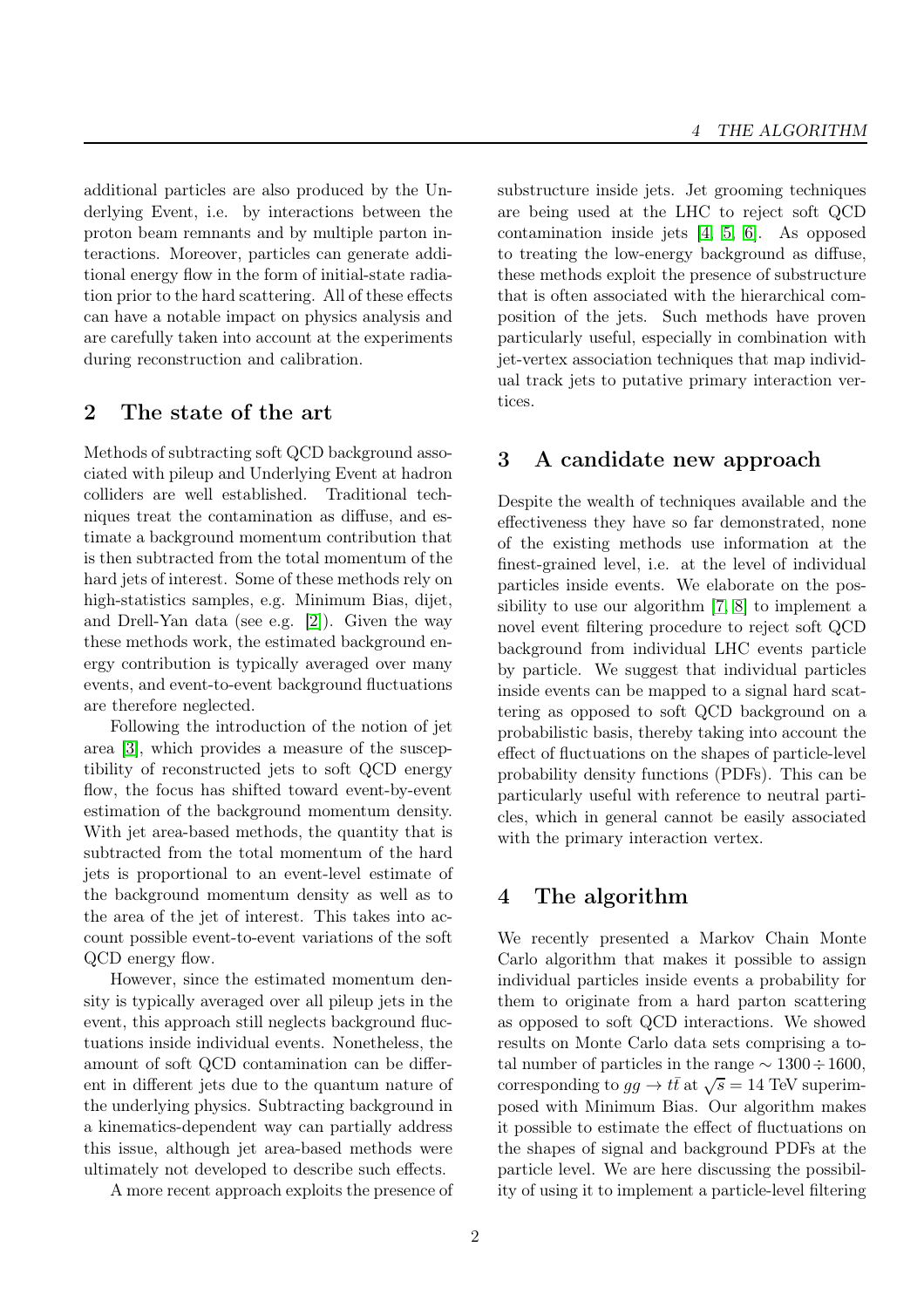procedure for individual LHC events upstream of the official jet reconstruction pipelines.

The algorithm processes a given collection of particles that is assumed to be a mixture comprising particles originating from a signal hard scattering as well as particles associated with soft QCD background. It samples iteratively from a Bayesian posterior PDF that encodes information as to which particles are more likely to originate from either process, discriminating based on signal and background particle-level kinematics. In particular, with reference to individual particle pseu-dorapidity<sup>[2](#page-2-0)</sup>,  $\eta$ , the distribution of particles originating from a hard quark or gluon scattering is typically more biased toward zero, i.e. the corresponding particles are more "central" in the detector as compared to particles associated with soft QCD interactions.

The statistical model is a convex combination of particle-level PDFs corresponding to the hard scattering and to soft QCD background:  $\alpha_0 f_0(\eta, p_T) + \alpha_1 f_1(\eta, p_T)$ . The quantity  $\alpha_0 (\alpha_1)$  is the fraction of background (signal) particles, and  $f_0(f_1)$  is the background (signal) PDF. In practice, in the study described in [\[7\]](#page-4-6), most of the discrimination power comes from the  $\eta$  distributions. The PDFs  $f_i$  are estimated by regularising  $\eta$  histograms based on spline interpolation of the bin contents. This provides the statistical model with the flexibility required to describe generic deviations of the PDF shapes from those of the corresponding control sample templates due to fluctuations. The symbol  $\varphi_i$  will be used throughout to refer to such estimates of the PDFs  $f_i$ . The pseudocode is given below,  $v^{(t)}$  referring to the value of variable v at iteration t.

- 1. Initialization: Set  $\underline{\alpha}^{(0)} = {\alpha_j^{(0)}}$  $\{j^{(0)}\}_j, j = 0, 1,$ and obtain estimates  $\varphi_i^{(0)}$  $j^{(0)}$  of the subpopulation PDFs  $f_i$  by regularising the corresponding distributions from a high-statistics control sample.
- 2. Iteration t:
	- (a) Generate the "allocation variables"  $z_{ij}^{(t)}$ , for all particles  $i = 1, ..., N$ , and

 $j = 0, 1$ , based on the conditional probabilities  $P(z_{ij}^{(t)} = 1 | \alpha_j^{(t-1)})$  $_{j}^{(t-1)},\varphi_{j}^{(0)}$  $j^{(0)}, x_i) =$  $\alpha_j^{(t-1)}\varphi_j^{(0)}$  $j^{(0)}(x_i)/(\alpha_0^{(t-1)}\varphi_0^{(0)})$  $0^{(0)}(x_i)$  +  $\alpha_1^{(t-1)}\varphi_1^{(0)}$  $\mathcal{L}_1^{(0)}(x_i)$ . The quantity  $z_{ij}^{(t)}$ ij equals 1 when observation  $i$  is mapped to distribution  $j$  at iteration  $t$ , and 0 otherwise.

(b) Map individual particles to signal or background based on  $z_{ij}$ , and set  $\alpha_0^{(t)}$  $\overset{(t)}{0}$   $(\alpha_1^{(t)}$  $\binom{1}{1}$  to the fraction of particles mapped to background (signal) at iteration  $t-1$ .

As described in [\[7\]](#page-4-6), the algorithm was inspired by the Gibbs sampler [\[9\]](#page-4-8), and its development was influenced by a number of statistical techniques including Expectation Maximisation [\[10\]](#page-5-0), Multiple Imputation [\[11\]](#page-5-1), and Data Augmentation [\[12\]](#page-5-2).

As anticipated, a remarkable feature of this method relates to the possibility of estimating the effect of fluctuations on the shapes of PDFs that correspond to particles originating from a signal hard parton scattering as opposed to low-energy QCD background. The shapes of the particle-level signal and background PDFs in a given data set can in fact differ notably from those of the corresponding templates obtained from high-statistics control samples, where the effect of fluctuations on the PDF shapes is normally averaged out. As expected, the deviation of the actual PDF shapes from the shapes of the corresponding control sample templates in general becomes more and more notable as the number of particles in the input data set is reduced.

The algorithm estimates the shapes of the PDFs corresponding to particles associated with a signal hard parton scattering as opposed to soft QCD background. This is done by iteratively mapping particles to signal or background using the data to refine initial conditions obtained from the control samples. The effect of fluctuations on the PDF shapes is encoded in the stationary distribution of the Markov Chain, the existence and uniqueness of which is discussed in [\[7,](#page-4-6) [8\]](#page-4-7).

Figure [1](#page-4-9) (a) displays the true  $\eta$  distribution of

<span id="page-2-0"></span><sup>&</sup>lt;sup>2</sup> Particle pseudorapidity,  $\eta$ , is a kinematic variable that is related to the particle polar angle,  $\theta$ , in the laboratory frame, and which is given by  $\eta = -\log(\tan(\theta/2)).$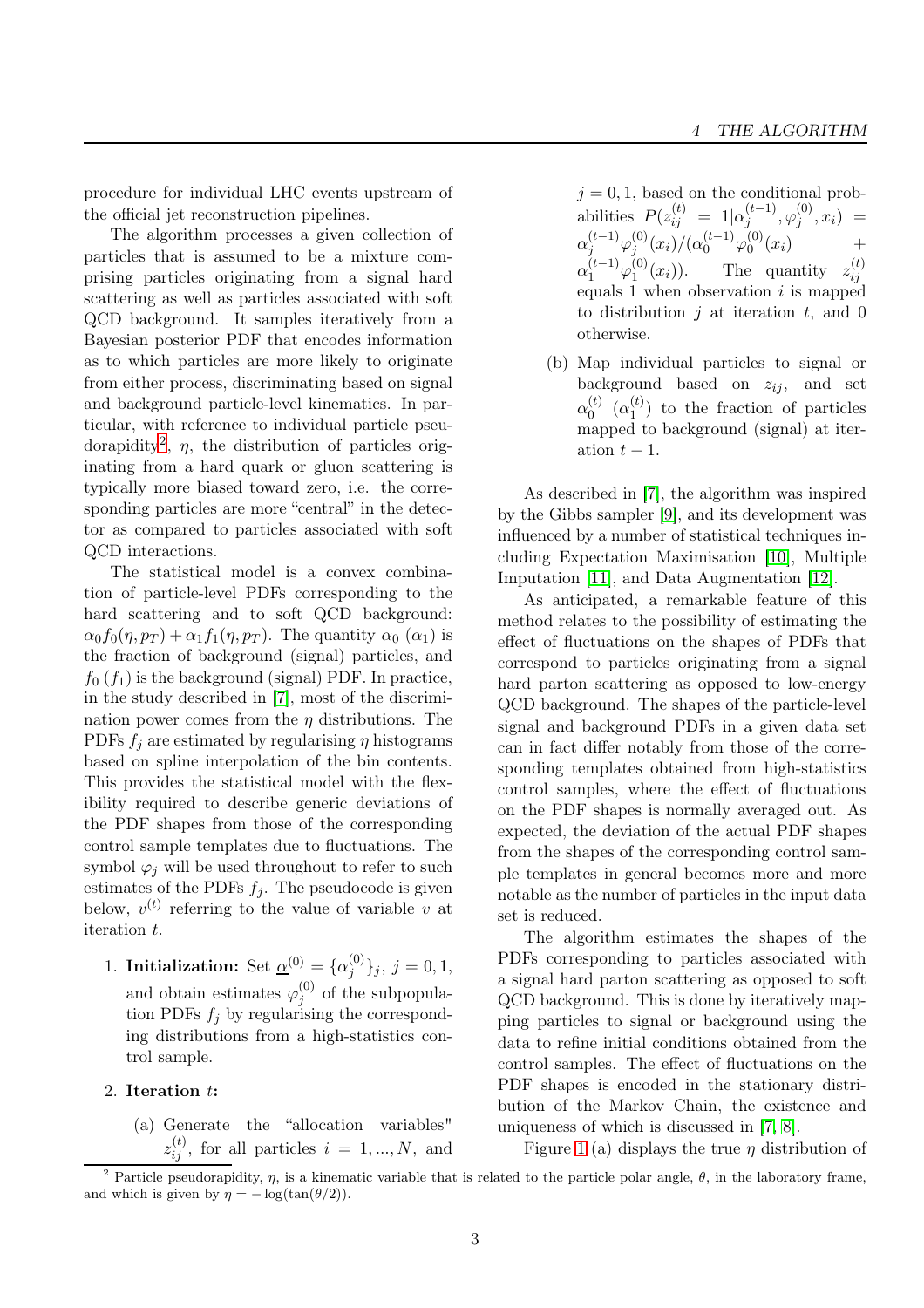particles from Monte Carlo  $gg \to t\bar{t}$  normalised to unit area (points), superimposed with the PDF template obtained from a high-statistics control sample (curve) [\[7\]](#page-4-6). The figure shows how the true distribution deviates from the control sample template due to the presence of fluctuations in the data. Figure [1](#page-4-9) (c) shows the same true distribution (points) superimposed with the PDF estimated using the algorithm (curve). The agreement with the true distribution is remarkably improved, corresponding to  $\chi^2/ndof = 0.98$  as opposed to  $\chi^2/ndof = 38.9$  from figure [1](#page-4-9) (a). The corresponding ratios are given in figures [1](#page-4-9) (b) and (d).

Since the data set used in [\[7\]](#page-4-6) comprises a number of particles that is in line with typical LHC event multiplicities, it makes sense to use those results to illustrate the anticipated performance of the algorithm on individual LHC events. Figure [1](#page-4-9) (e) shows the difference between the signal  $\eta$  PDF estimated by the algorithm and the control sample template, normalised to the latter. The vertical band corresponds to a hypothetical jet around  $\eta = -2$ . Given that the relative difference between the actual PDF and the control sample template can be as high as  $20\%$  in that interval of  $\eta$ , if one were to map individual particles inside such a hypothetical jet to signal or background using the control sample PDF, i.e. neglecting the effect of fluctuations, the number of signal particles inside the jet would be underestimated by as much as 20%. For this reason, this technique can also be used to obtain precise estimates of the fraction of soft QCD particles inside individual jets, thereby taking into account the effect of fluctuations at the particle level.

Finally, with regard to execution time, the algorithm processed the Monte Carlo data sets used in [\[7\]](#page-4-6) in ∼ 20 s on a 2 GHz Intel Processor with 1 GB RAM without any optimisation. We consider such performance reasonable for offline use.

### 5 Outlook

Our hope is that this new approach will complement existing techniques for subtraction of lowenergy QCD background at hadron colliders. In fact, since it is based on a different principle and it works in a different way as compared to state-of-

the-art techniques, we expect it to further improve physics analysis in high-luminosity hadron collider environments when used in combination with existing methods. We anticipate that particle-level event filtering will provide a more significant contribution as pileup rates and average event multiplicities increase, e.g. to improve jet mass and  $\psi_T$ resolution, depending on the analysis. We also expect the ability to reject soft QCD contamination particle by particle thereby taking into account the effect of fluctuations on the PDF shapes inside individual events to further improve background subtraction inside fat jets from decays of possible new heavy particles.

# 6 Conclusions

We have discussed the potential of our algorithm [\[7\]](#page-4-6) to implement a novel particle-by-particle filtering procedure for individual events at hadron collider experiments, which we envisage as a possible new data processing stage upstream of the existing jet reconstruction pipelines. One central aspect is the possibility to map individual particles to a hard scattering as opposed to low-energy QCD background, thereby taking into account the effect of particle-level fluctuations on the shapes of signal and background PDFs inside individual events.

We have shown that, if one is to map individual particles inside events to a hard parton scattering as opposed to soft QCD interactions, using PDFs obtained from independent high-statistics control samples does not take into account the effect of fluctuations, and can lead to a shift in the estimated number of signal particles as high as 20%. On the other hand, the particle-level PDFs estimated using our algorithm were found to be in remarkable agreement with the true distributions on the Monte Carlo data sets analysed in [\[7\]](#page-4-6). This method can therefore also produce precise estimates of the fraction of soft QCD particles inside individual jets.

Our hope is that this approach will improve the resolution of jet observables in high-luminosity environments when used in combination with stateof-the-art techniques such as jet grooming algorithms, e.g. with reference to the mass of fat jets from boosted decays of possible new heavy parti-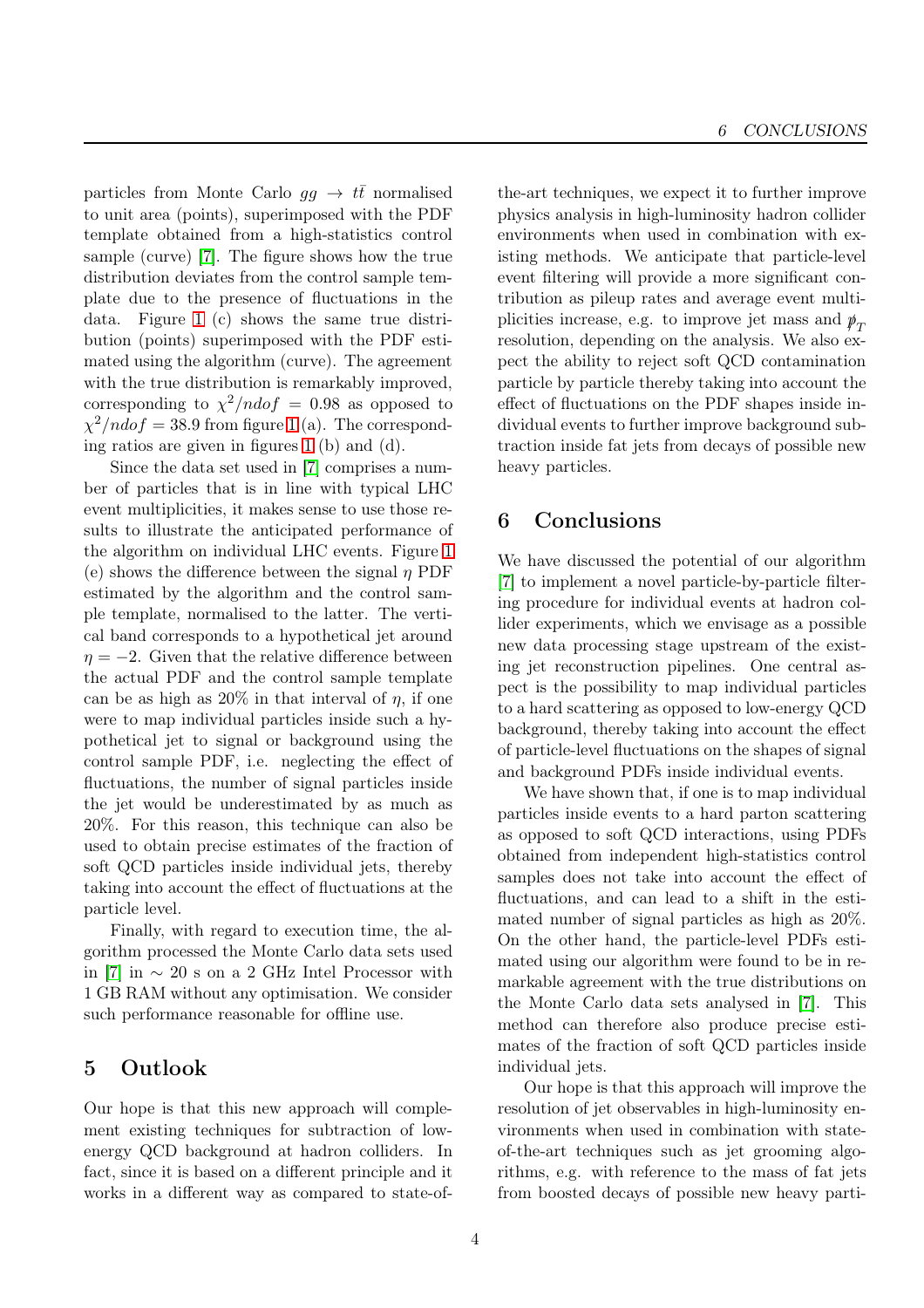<span id="page-4-9"></span>

Figure 1: (a) Monte Carlo true signal particle  $\eta$  PDF (points), superimposed with the corresponding control sample template (curve) [\[7\]](#page-4-6). The plot highlights the effect of fluctuations on the PDF shape,  $\chi^2/ndof = 38.9$ . (b) Ratio between control sample and true PDF corresponding to (a). (c) The same true distribution (points) superimposed with the PDF estimated by the algorithm (curve),  $\chi^2/ndof = 0.98$ . (d) Ratio between estimated and true PDF corresponding to (c). (e) Relative difference between estimated and control sample PDF. For the sake of illustration, the vertical band represents a hypothetical jet around  $\eta = -2$ .

cles. More generally, it is our opinion that particleby-particle filtering of individual events based on high-precision particle-level PDFs has the potential to become a useful ingredient of physics analysis at future high-luminosity hadron collider experiments.

#### 7 Acknowledgments

The author wishes to thank the High Energy Physics Group at Brunel University for a stimulating environment, and particularly Prof. Akram Khan and Prof. Peter Hobson. Particular gratitude also goes to the High Energy Physics Group at University College London, especially to Prof. Jonathan Butterworth for his valuable comments. The author also wishes to thank Prof. Trevor Sweeting at the UCL Department of Statistical Science, as well as Dr. Alexandros Beskos at the same department for fruitful discussions. Finally, particular gratitude goes to Prof. Carsten Peterson and to Prof. Leif Lönnblad at the Department of Theoretical Physics, Lund University.

#### <span id="page-4-0"></span>References

- [1] Nayak A K (for the CMS Collaboration) 2013 CMS CR-2013/019
- <span id="page-4-2"></span><span id="page-4-1"></span>[2] The CMS Collaboration 2010 CMS PAS JME-10-003
- <span id="page-4-3"></span>[3] Cacciari M and Salam G P 2008 *Phys Lett* B 659:119-26
- [4] Butterworth J M, Davison A R, Rubin M and Salam G P 2008 *Phys Rev Lett* 100:242001
- <span id="page-4-4"></span>[5] Krohn D, Thaler J, Wang L T 2010 *J High Energy Phys* 1002:084
- <span id="page-4-5"></span>[6] Ellis S D, Vermilion C K and Walsh J R 2010 *Phys Rev* D 81:094023
- <span id="page-4-7"></span><span id="page-4-6"></span>[7] Colecchia F 2013 *J Phys: Conf Ser* 410 012028
- <span id="page-4-8"></span>[8] Colecchia F 2012 *J Phys: Conf Ser* 368 012031
- [9] Geman S and Geman D 1984 *IEEE T. Pattern Anal.* 6 721